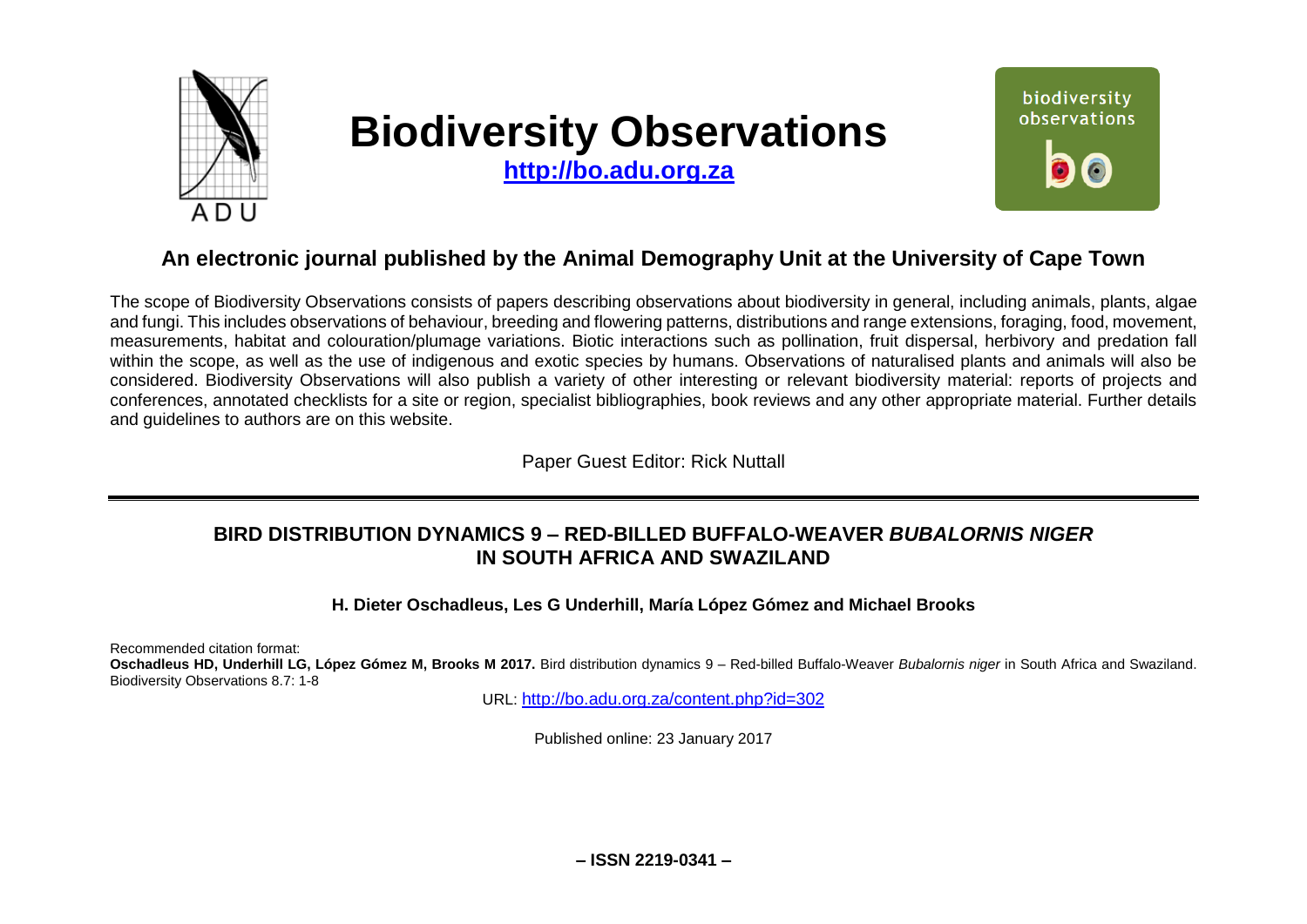

## **BIRD DISTRIBUTION DYNAMICS**

## **BIRD DISTRIBUTION DYNAMICS 9 – RED-BILLED BUFFALO-WEAVER** *BUBALORNIS NIGER* **IN SOUTH AFRICA AND SWAZILAND**

*H. Dieter Oschadleus<sup>1</sup> , Les G Underhill<sup>1</sup> \*, María López Gómez1,2 and Michael Brooks<sup>1</sup>*

*<sup>1</sup>* Animal Demography Unit, Department of Biological Sciences, University of Cape Town, Rondebosch, 7701 South Africa

<sup>2</sup> Global Training Programme, University of the Basque Country, Gipuzkoa Campus, Donostia, San Sebastián, 20018 Spain

#### **Introduction**

This is the ninth paper of a new series in *Biodiversity Observations*. The objectives are to report on the ranges of bird species as revealed by the Second Southern African Bird Atlas Project (SABAP2, 2007 onwards) (Underhill 2016) and to describe how these ranges have changed since the first bird atlas (SABAP1, mainly 1987–1991). The two atlas projects are about two decades apart.

This series of papers is also made feasible by the development of two new standards for the presentation of maps, firstly pentad-scale distribution maps derived from SABAP2 data, and secondly rangechange maps showing how distributions have changed between SABAP1 and SABAP2 (Underhill & Brooks 2016a, b). Because the papers in this series use these two new maps, the rules for interpretation are not provided in detail in each paper in this series.

The paper deals with the Red-billed Buffalo-Weaver *Bubalornis niger*, a weaverbird of the family Ploceidae (Figure 1). This African species has a "Least Concern" threat status.



*Figure 1. Red-billed Buffalo-Weaver* Bubalornis niger *in Satara Camp Kruger National Park. Photograph © Joan Young from the BirdPix section of the ADU Virtual Museum (see http://vmus.adu.org.za/?vm=BirdPix-9198).*

## **Red-billed Buffalo-Weaver** *Bubalornis niger*

The Red-billed Buffalo-Weaver occurs in drier savannas in southern and eastern Africa. The Red-billed Buffalo-Weaver is widespread and common locally in eastern and southern Africa, but its distribution is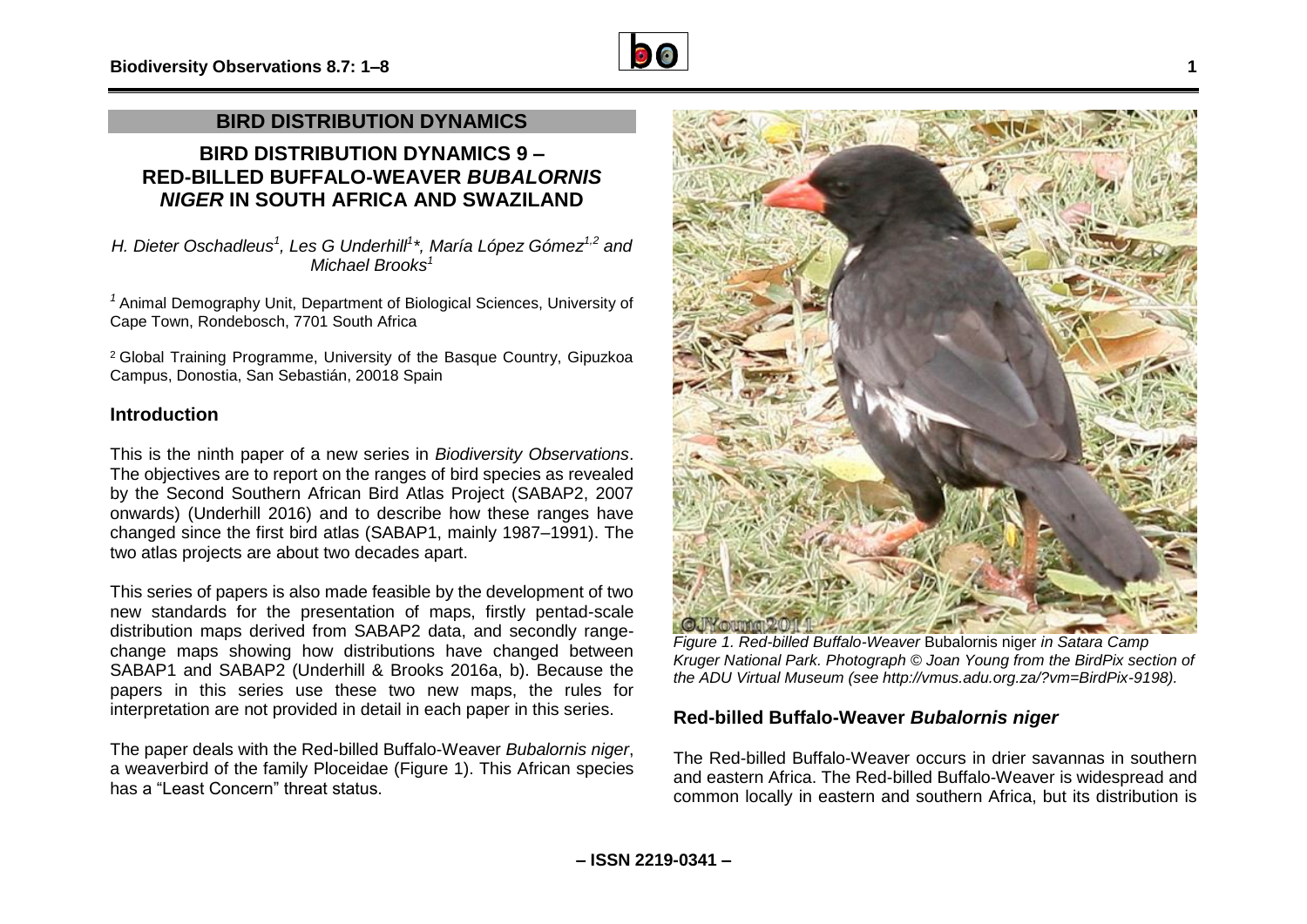

often patchy. This weaver is unmistakable and usually found in small flocks. Its bulky stick nests are conspicuous and last a long time, being built in large trees, especially Baobabs, and also on power line pylons and windmills (Hockey et al. 2005).

The current distribution of the Red-billed Buffalo-Weaver in southern Africa broadly matches that shown in the first map produced for the species (Mclachlan & Liversidge 1957). In South Africa it is found mostly north of 26°S but ranges to 26°S in the western and eastern parts of its range (Colahan 1997).

The eastern population of the Red-billed Buffalo-Weaver in South Africa extends southwards in the savanna corridor from Mpumulanga, through the lowlands of eastern Swaziland, and into northern KwaZulu-Natal. The southernmost record is from the Zululand Rhino Reserve (Davis 2016). The earliest published record from this corridor is of nests seen in July 1951 (Vincent 1951). An earlier record is a specimen collected on 29 May 1937 in north-eastern Swaziland (TM 21967), suggesting that the species has occurred here in historical times, although early authors did not list it from here. The buffaloweaver occurs at a very low density in this corridor, with the estimated population in Swaziland being 80 birds (Parker 1994).

The western population of the Red-billed Buffalo-Weaver in South Africa occurs as far south as Kathu in the Northern Cape (SABAP1, 2).

An outlying population was established near Bloemhof Dam, Free State, where they were first seen in 1981 (Grobler & Herholdt 1987). Nests were recorded once (Muller 1986). The last published report of a sighting appears to be from May 2000 (Nuttall 2000). The species apparently no longer occurs here (SABAP2, Rick Nuttall pers. comm.). Efforts should be undertaken to confirm this, however, as most records have been outside the protected area of Sandveld Nature Reserve,

and birders may tend to bird and atlas within the reserve. All known records from SABAP1 and the literature are listed together for the first time (Table 1).

A single bird was ringed out of range at Stonehenge farm, SW of Ventersdorp, North-west Province (Bernitz & Bernitz 1994, ring D25400). A SABAP1 record was submitted but rejected, but the ringing record is here taken as a valid distribution record, although probably of a vagrant passing through the area.

There is a gap in the distribution along the Transvaal escarpment (from north of Tzaneen to south of Lydenburg) and a gap westwards from here to Vaalwater, possibly due to inadequate habitat and nesting sites.

#### *SABAP2 distribution*

On the pentad scale, the SABAP2 distribution map (Figure 2) shows that the core of the range of the Red-billed Buffalo-Weaver in South Africa lies in the central to northern Kruger National Park, and along the Limpopo River near Pont Drif. Increased SABAP2 coverage along the Limpopo southwards may show this to be a part of the core range too (this region is where Andrew Smith collected the first Red-billed Buffalo-Weaver).

The Red-billed Buffalo-Weaver is clearly absent south of Pretoria, i.e. from the grassveld/highveld region.

#### *Range change between SABAP1 and SABAP2*

In Figure 3, the approach described in Underhill & Brooks (2016b) was used to classify the quarter degree grid cells into six categories of increase and decrease. The relative increases and decreases are estimated using the Griffioen transformation (Underhill & Brooks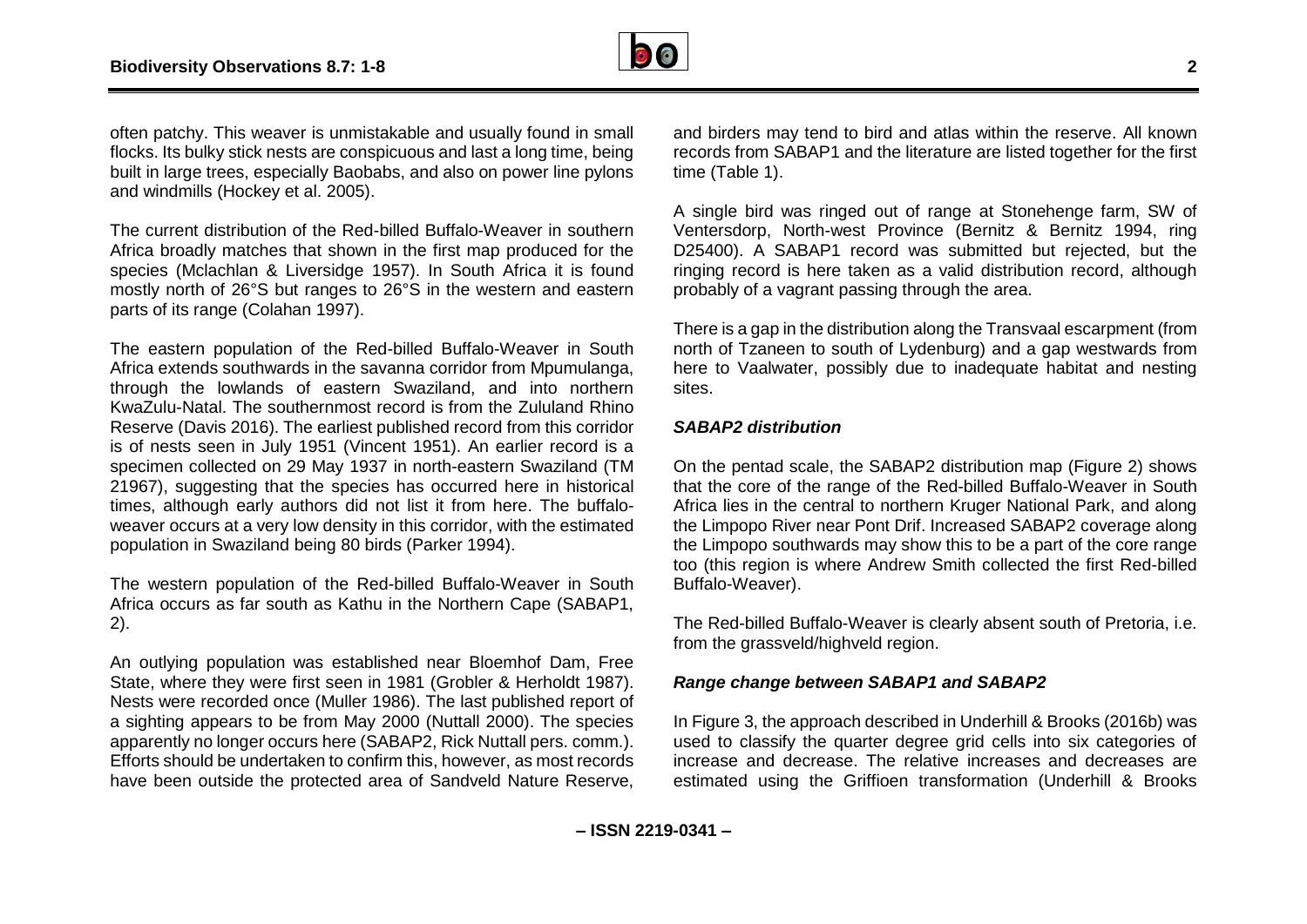

landscape, i.e. they are not clustered or in flocks. For the Red-billed

Buffalo-Weaver, this is probably at best only partially true, so the results need to be treated with some caution.

*Table 1. SABAP1 records and published records of the isolated population of the Red-billed Buffalo-Weaver in the Bloemhof area, Free State, South Africa.*

| Source                          | Locality                                         | <b>Status</b>                                     | Date         | Person                                 |
|---------------------------------|--------------------------------------------------|---------------------------------------------------|--------------|----------------------------------------|
| Grobler & Herholdt              | Bloemhof area, 2725DA                            | seen: first seen; resident                        | 1981         | Johan du Preez                         |
| 1987, Grobler 1989              |                                                  | flock                                             |              |                                        |
| SABAP1-089084                   | 2725DD                                           | listed                                            | 12 Aug 1983  |                                        |
| SABAP1-089745                   | 2725DD                                           | listed                                            | 8 Dec 1983   |                                        |
| SABAP1-090569                   | 2725DA                                           | listed                                            | Dec 1985     |                                        |
| Muller 1986                     | Bloemhof dam                                     | seen: nest building in camel<br>thorns            | 23 Feb 1986? | <b>Anton Muller</b>                    |
| Grobler 1987, SABAP1-<br>091018 | Bloemhof area, 2725DA                            | seen: family party                                | 27 Nov 1986  | Nick Grobler & Kotie Herholdt          |
| Anon. 1988, SABAP1-<br>084537   | Bloemhof, 2725DA                                 | seen                                              | 25 July 1987 | <b>EG Pratt</b>                        |
| SABAP1-086736                   | 2725DA                                           | listed                                            | 1-5 May 1989 |                                        |
| SABAP1-087054                   | 2725DA                                           | listed                                            | 19 Aug 1989  |                                        |
| Nuttall 1993, Colahan<br>1993   | Sandveld NR, Bloemhof dam                        | seen: 1                                           | 25 Feb 1993  | <b>Rick Nuttall</b>                    |
| Nuttall 1996                    | Sandveld NR, Bloemhof dam                        |                                                   | 26 Sep 1996  | <b>Rick Nuttall &amp; Chris Bowden</b> |
|                                 |                                                  | seen: 2 males foraged with<br>Long-tailed Shrikes |              |                                        |
| Nuttall 2000                    | Hoopstad, 22 km from, towards<br><b>Bloemhof</b> | seen: c10, feeding on ground                      | 26 May 2000  | <b>Rick Nuttall</b>                    |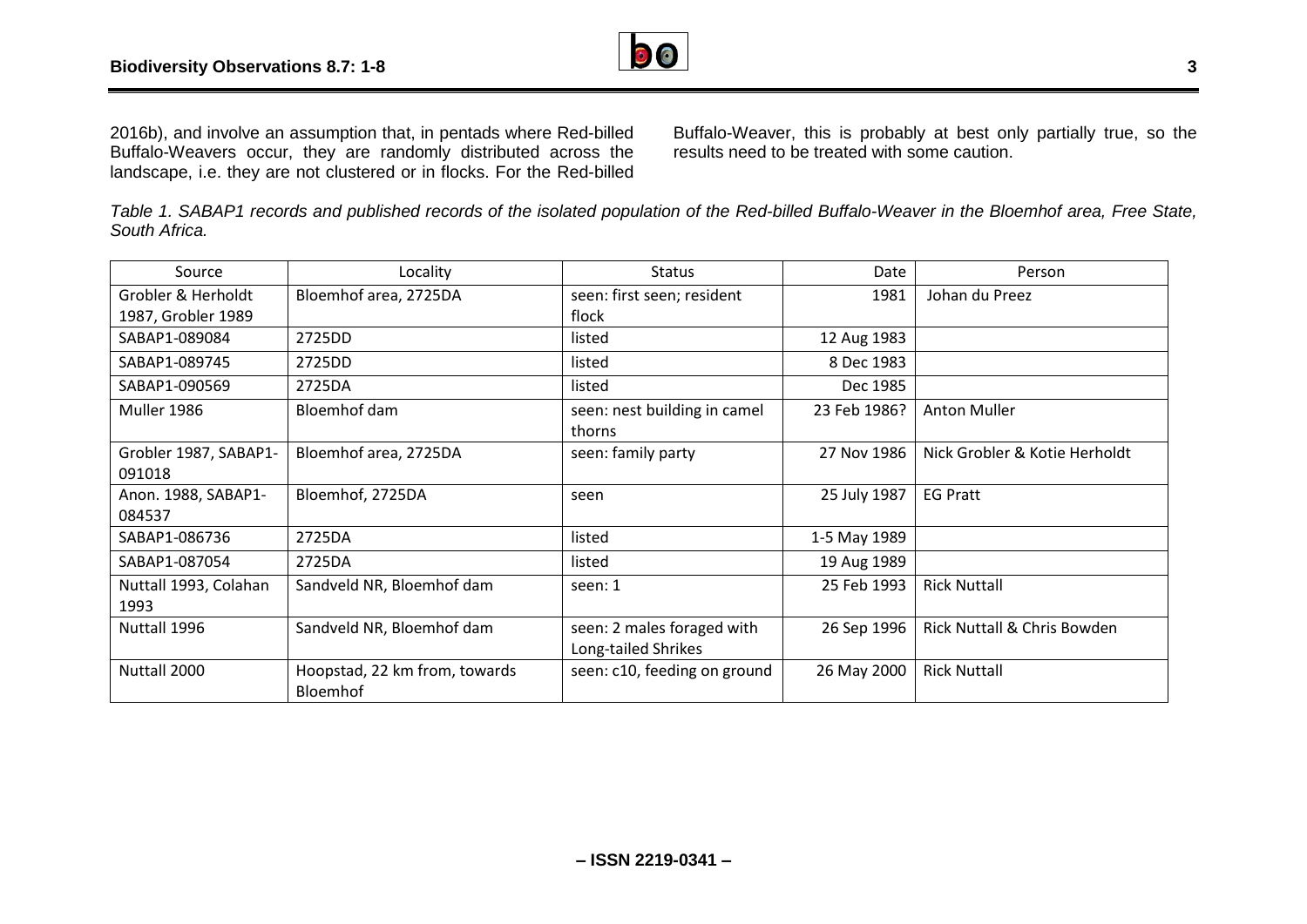



*Figure 2: SABAP2 distribution map for the Red-billed Buffalo-Weaver, downloaded 12 December 2016. The detailed interpretation of this map is provided by Underhill & Brooks (2016a). Pentads with four or more checklists are either shaded white, species not recorded, or in colour, with shades based on reporting rate: yellow 0–9.1%, orange 9.1–17.5%, light green 17.5–30.0%, dark green 30.0–44.4%, light blue 44.4–62.3 and dark blue 62.3–100%. In pentads shaded grey or with white dots, there are one, two or three full protocol checklists, or there are ad hoc lists, or incidental records. In pentads shaded grey, the species was recorded as present; in pentads with white dots the species has not been recorded. If a pentad has four or more checklists, and the species has been recorded on an ad hoc checklist or as an incidental recorded, it is shaded yellow, indicating that the species has a low reporting rate.*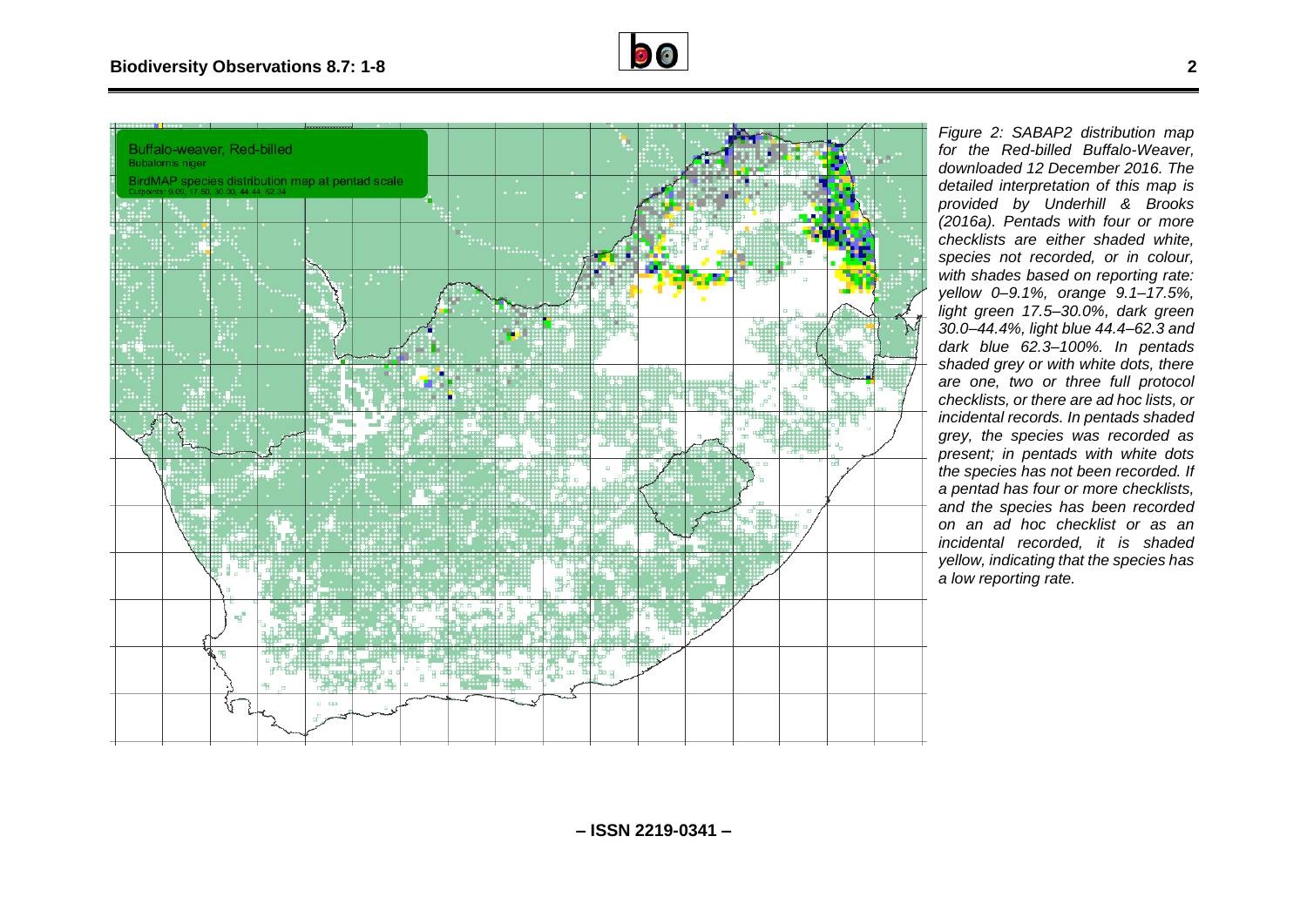



*Figure 3: Range-change map*   $SABAP1$ *SABAP2 for the Red-billed Buffalo-Weaver, downloaded 12 December 2016. Red, orange and yellow represent quarter-degree grid cells with very large, large, and small relative decreases and blue, dark green and light green represent grid cells with very large, large and small relative increases respectively. A count of the number of grid cells in each category is provided in Table 2. Only grid cells with at least four checklists in both SABAP1 and SABAP2 are shown. All these gird cells had Red-billed Buffalo-Weaver recorded in them either in SABAP1 or in SABAP2 or in both. Fuller information on the interpretation of this rangechange map is provided in Underhill & Brooks (2016b).*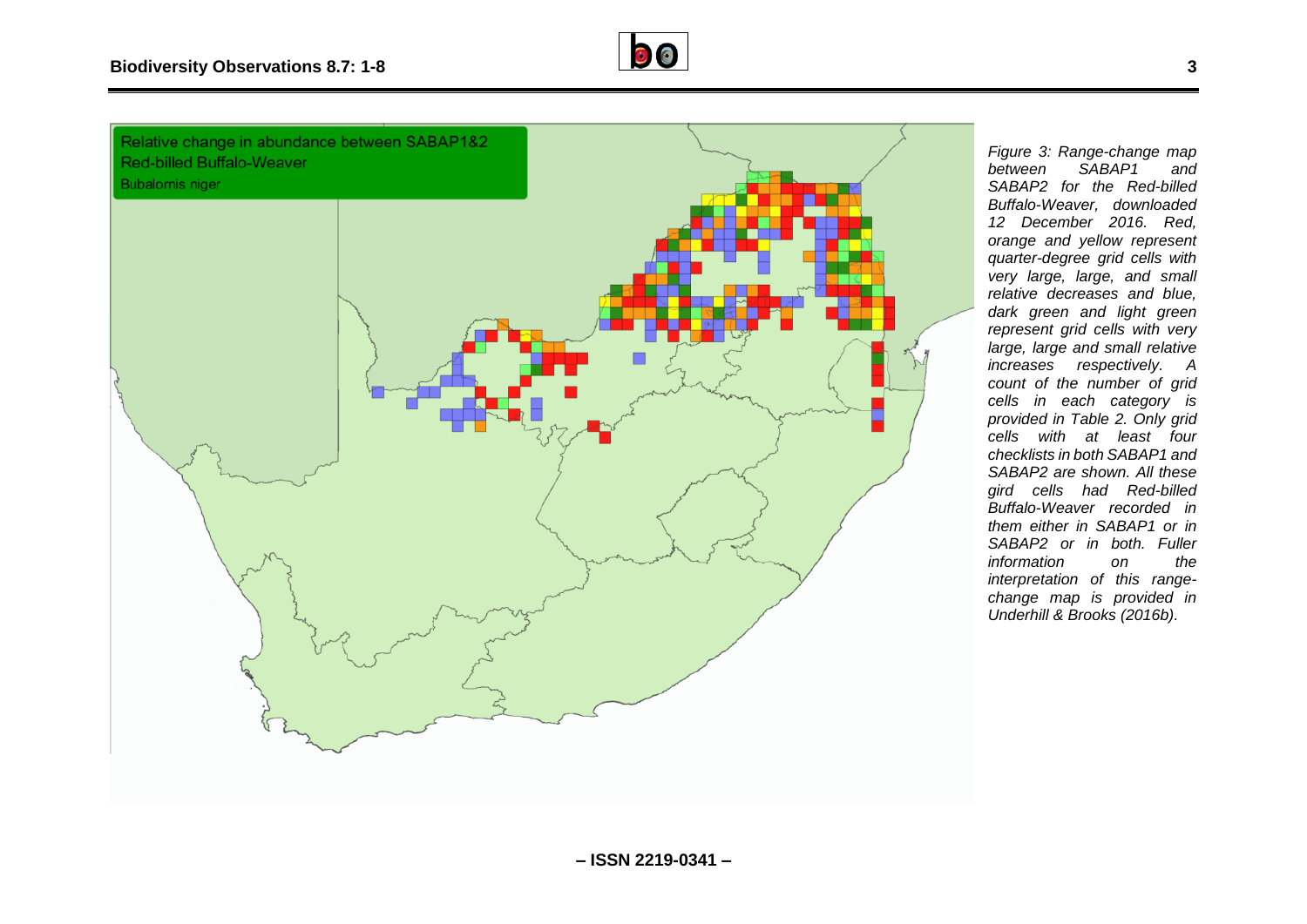

*Table 2. Range-change summary for the Red-billed Buffalo-Weaver between SABAP1 and SABAP2. The table provides a count of the number of quarter degree grid cells of each colour in Figure 3. Also shown are the same summaries when the analysis is restricted to grid cells with at least 30 checklists for both SABAP1 and SABAP2.*

| <b>Status</b>                  | <b>Four checklists</b><br>for SABAP1 &<br><b>SABAP2</b> |     | 30 checklists for<br><b>SABAP1&amp;</b><br><b>SABAP2</b> |     |
|--------------------------------|---------------------------------------------------------|-----|----------------------------------------------------------|-----|
|                                | Count                                                   | ℅   | Count                                                    | ℅   |
| Red (very large)<br>decrease)  | 76                                                      | 29  | 26                                                       | 27  |
| Orange (large decrease)        | 49                                                      | 19  | 21                                                       | 22  |
| Yellow (small decrease)        | 20                                                      | 8   | 7                                                        | 7   |
| Light gree (small<br>increase) | 19                                                      | 7   | 10                                                       | 10  |
| Dark green (large<br>increase) | 27                                                      | 10  | 13                                                       | 14  |
| Blue (very large<br>increase)  | 72                                                      | 27  | 19                                                       | 20  |
| Total                          | 263                                                     | 100 | 96                                                       | 100 |

Results are shown in Figure 3 for only the 263 quarter degree grid cells for which there are four or more checklists for both SABAP1 and SABAP2 and in which Red-billed Buffalo-Weaver occurred in either SABAP1 or SABAP2 (Table 2). In other words, grid cells in which Redbilled Buffalo-Weaver did not occur in either project are not included in this analysis.

Of these 263 quarter degree grid cells, 76 (29%) are red, and 49 (19%) are orange. This suggests very large (red) or large (orange) decreases in 48% of the quarter degree grid cells. The numbers of grid cells shaded blue (very large increase) and dark green (large increase) are 72 (27%) and 27 (10%) respectively, giving a total of 37%. The apparent decreases outweigh the apparent increases.

The groups of blue grid cells suggesting very large increases include the western edge of the Kruger National Park and the westernmost part of its range in South Africa. The latter represents a large westward expansion in range from Kathu to Askham, close to Tswalu and through Van Zylsrus, a distance of about 100 km, between SABAP1 and SABAP2. There is also a PHOWN [\(http://weavers.adu.org.za/phown\\_vm.php?vm=17165\)](http://weavers.adu.org.za/phown_vm.php?vm=17165) record from Askham based on the 2010 Google Streetview, indicating nest building and possible breeding.

The two red cells in the Free State represent the isolated population that was present around Bloemhof Dam from at least 1981 to 2000 (see above). The cells in Swaziland to KwaZulu-Natal are off a low base, so changes in reporting rate are not meaningful.

Repeating the quantitative count of Figure 3 and Table 2 using grid cells with 30 or more checklists in both SABAP1 and SABAP2, the sampling error is considerably smaller than with four checklists for both projects, but there are now only 96 grid cells which meet this criterion (Table 2). In this restricted analysis, 49% of grid cells show large or very large decreases, and 34% show large or very large increases. The two sets of results are similar.

## **Conclusion**

In South Africa the Red-billed Buffalo-Weaver has more grid cells with decreases in reporting rate than cells showing increases, between SABAP1 (1987–1991) and SABAP2 (2007–). Underhill & Brooks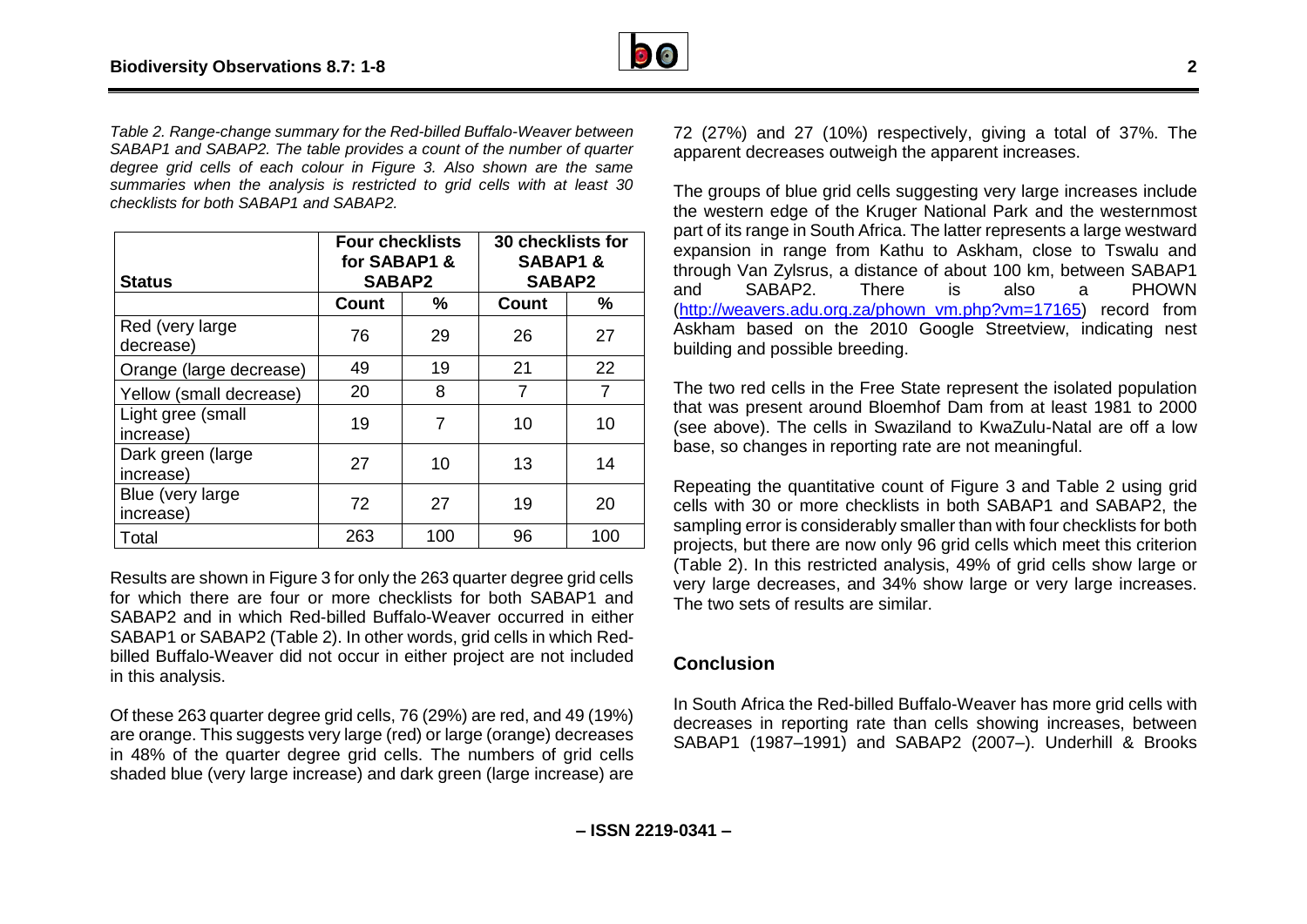

(2014) listed this weaver as a species with the most severe range decreases in southern Africa.

Local populations may increase in size and then decrease (Vernon & Dean 2005). Northern South Africa is at the southern edge of the range of this species, and South Africa forms a small part of its global distribution, so the decreases noted here may not be a problem, but the species needs to be monitored for future changes in status.

The Red-billed Buffalo-Weaver has shown a range expansion westwards in the Northern Cape. This may be due to good rainfall in previous years (Colahan 1997). It appears to have been present in the Swaziland to Zululand savanna corridor at low density for many decades.

#### **Acknowledgements**

This paper is part of a series which celebrates the contributions of thousands of citizen scientists to the databases of the first and second bird atlas projects in southern Africa (SABAP1 and SABAP2). SABAP2 (Underhill 2016) is a partnership project of SANBI (South African National Biodiversity Institute), BirdLife South Africa and the Animal Demography Unit in the Department of Biological Sciences at the University of Cape Town. The TM specimen record was supplied by Tamar Cassidy, Transvaal Museum (now Ditsong National Museum of Natural History), Pretoria.

#### **References**

**Anonymous** 1988. Snippits/Brokkies. Mirafra 5(1):12–13.

**Bernitz H, Bernitz Z** 1994. Stonehenge 12–15 May. Hoep-hoep 10(3):11–13.

**Colahan BD** 1993. Bird notes from Free State Nature Reserves: January - June 1993. Mirafra 10(4):74–79.

**Colahan BD** 1997. Redbilled Buffalo Weaver *Bubalornis niger*. In: Harrison JA, Allan DG, Underhill LG, Herremans M, Tree AJ, Parker V, Brown CJ (eds) The atlas of southern African birds. Vol. 2: Passerines. pp. 530–531. BirdLife South Africa, Johannesburg.

**Davis S** 2016. Honorary recorder's report. KZN Birds 47:27–33.

**Grobler N, Herholdt K** 1987. Combined atlassing and collecting outings. Mirafra 4(3): 66–68.

**Grobler N** 1989. Reminiscene. Mirafra 6(4):94–95.

**McLachlan GR, Liversidge R** 1957. Roberts birds of South Africa. 2nd ed. Trustees of the South African Bird Book Fund, Cape Town.

**Muller A** 1986. Bloemhof-dam (2725DA). Mirafra 3(2):18.

**Nuttall R** 1993. Sightings of interest – OFS region. Mirafra 10(1): 8– 9.

**Nuttall RJ** 1996. Sightings of interest - Free State region. Mirafra 13(3+4):71–78.

**Nuttall RJ** 2000. Sightings of interest: Free State region. Mirafra 17(3):26–31.

**Parker V** 1994. Swaziland bird atlas 1985–1991. Websters, Mbabane, Swaziland.

**Vincent J** 1951. A note on some Swaziland birds. Ostrich 22: 123– 125.